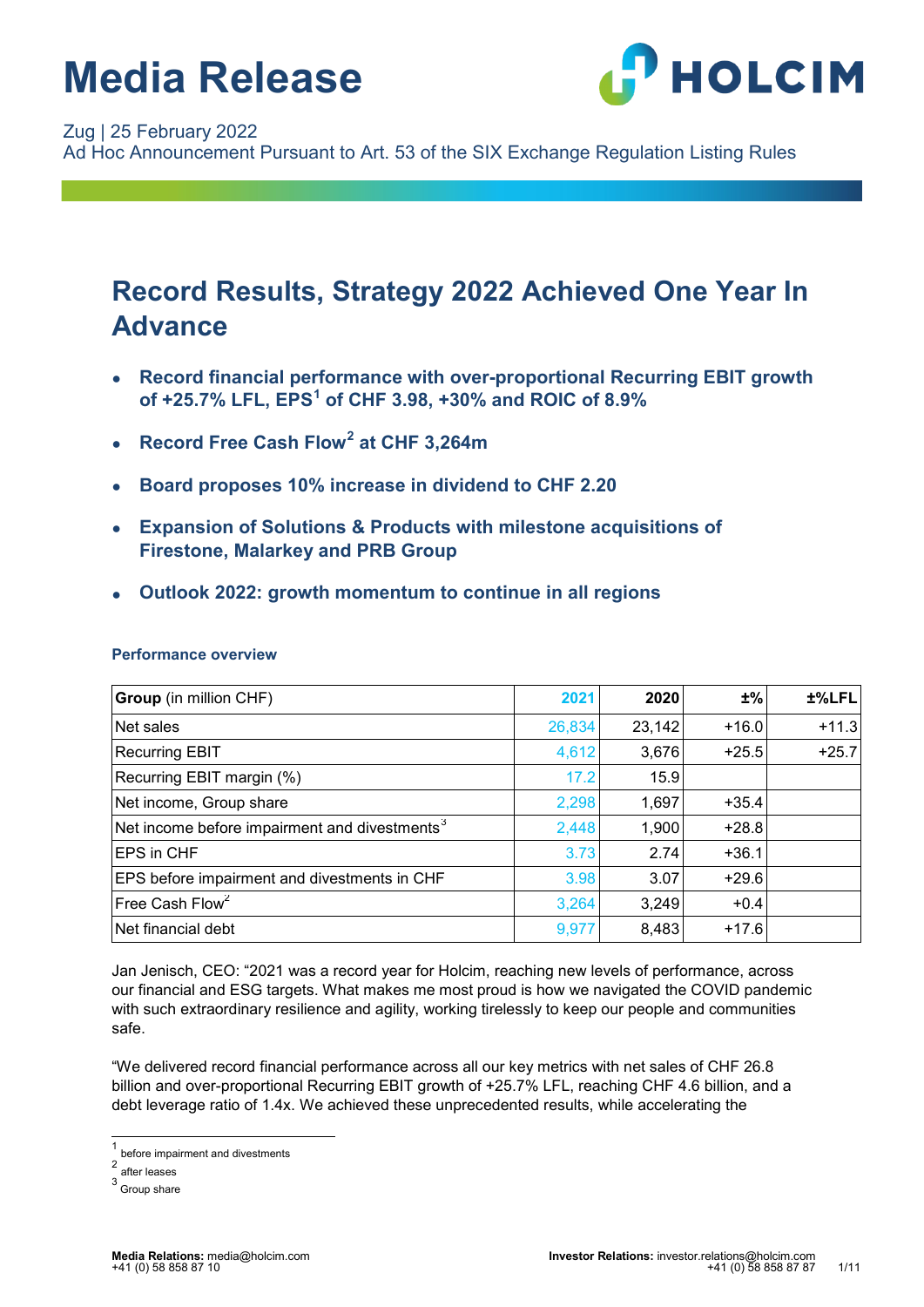

expansion of Solutions & Products, advancing our vision to become the global leader in innovative and sustainable building solutions. We successfully welcomed Firestone Building Products into the Group in April and closed the year with double-digit growth. We also made good progress in the acquisitions of Malarkey and PRB Group, as further double-digit growth engines for the company.

"We delivered our Strategy 2022 one year in advance, setting solid foundations for our next era of growth. Putting sustainability at the core of our strategy, we accelerated the deployment of our green building solutions, from ECOPact green concrete and ECOPlanet green cement to smart roofing and energy efficiency systems. My sincere thanks goes to our 70,000 people who made all of this possible while keeping safety top of mind at all times."

#### **Record Financial Performance**

**Net Sales** of CHF 26,834 million for 2021 were up +11.3% on a like-for-like basis and +16.0% higher in Swiss francs, compared to the prior year. The record growth in net sales was driven by volume growth in all regions and business segments and strong pricing.

**Recurring EBIT** reached a record CHF 4,612 million for 2021, up +25.7% on a like-for-like basis and +25.5% higher in Swiss francs, compared to 2020. Recurring EBIT has grown over-proportionally in all regions and business segments.

**Earnings per share**<sup>1</sup> increased by +30% to reach CHF 3.98 for 2021 versus CHF 3.07 for 2020.

**Free Cash Flow** after leases amounted to CHF 3,264 million for 2021 versus CHF 3,249 million in 2020, for a cash conversion of 50%. This is the third consecutive year in which Free Cash Flow after leases has exceeded CHF 3 billion, generating CHF 9.5 billion in total over the last three years.

**Net debt** amounted to CHF 9,977 million. The company maintained its strong balance sheet with the ratio of net debt to Recurring EBITDA at 1.4 times despite the USD 3.4 billion acquisition of Firestone Building Products.

**Return on Invested Capital** was 8.9% in 2021, over-achieving Holcim's Strategy 2022 target of above 8.0%.

#### **Accelerating Expansion of Solutions & Products**

With the acquisition of Firestone Building Products (Firestone) closed as of 31 March 2021, net sales in the Solutions & Products segment increased by +90.8% in 2021 compared to the prior year to CHF 3,612 million. The Solutions & Products segment accounted for 13% of Group net sales to external customers in 2021, up from 8% in 2020. The Solutions & Products share of Group net sales to external customers is targeted to reach 30% by 2025 under "Strategy 2025 – Accelerating Green Growth".

The milestone acquisition of Firestone was followed by the acquisitions of Malarkey Roofing Products and PRB Group. Malarkey Roofing Products is a leading provider of residential roofing solutions in the US and is fully complementary to Firestone Building Products' leadership in the commercial segment, positioning Holcim as a full roofing provider. This acquisition is expected to close in Q1 2022. PRB Group is the biggest independent specialty building solutions business in France. Its products and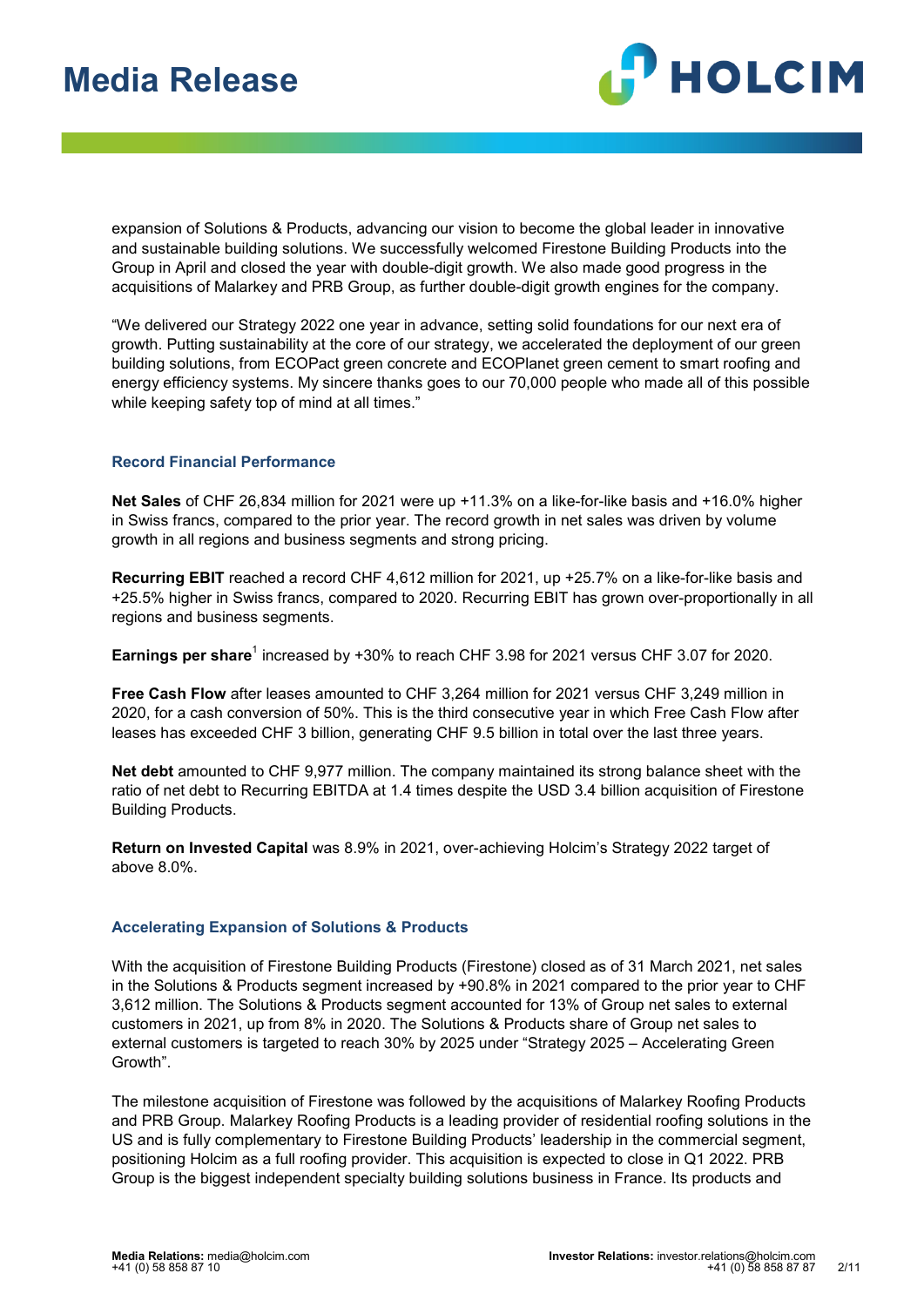

solutions are highly complementary to Holcim's and will expand the company's reach in the high growth repair & refurbishment market. The acquisition of PRB Group is expected to close in Q2 2022. Both businesses will be part of the Solutions & Products segment.

Holcim continued to expand its aggregates and ready-mix concrete portfolio in mature European and North American markets with twelve bolt-on acquisitions in 2021. Further pursuing its ongoing portfolio optimization, Holcim has divested cement operations in Malawi, Zambia, the Indian Ocean and Northern Ireland and has signed an agreement to divest its business in Brazil.

#### **Further strengthening leadership in sustainability**

In 2021, Holcim became the first company in its industry to have its 2050 net-zero targets validated by the Science Based Targets initiative, covering scope 1, 2 and 3  $CO<sub>2</sub>$  emissions and cutting across its entire operations and value chain. Holcim also launched the industry's first sustainability-linked bonds in the Swiss franc market, raising a total of CHF 425 million. This represents a significant step toward the goal announced under "Strategy 2025 – Accelerating Green Growth" to link over 40% of financing agreements to the company's sustainability goals.

Holcim also made solid progress toward three other 2025 sustainability targets announced as part of its new strategy: 25% of ready-mix sales from ECOPact green concrete; 10 million tons of construction & demolition waste (CDW) per year recycled in its products and 75 million tons per year of recycled materials overall; and Green CAPEX of CHF 500 million per year by 2025. Since its global launch, the company has already sold more than 1 million  $m<sup>3</sup>$  of ECOPact green concrete with a global presence across 24 markets to date, on its way to 25% of ready-mix net sales by 2025. The company is scaling up circular construction, with a +17% increase in recycled materials, reaching 54 million tons in 2021 and 6.6 million tons of CDW recycled into new products.

#### **Change in Executive Committee**

The Board of Directors appointed Toufic Tabbara, currently CEO US Cement, as Region Head North America and member of the Group Executive Committee, effective 1 March 2022.

Toufic joined the Group in 1998 as Director Strategy & Development in the US. He has a strong track record of leading Holcim's ready-mix concrete, aggregates and cement businesses in the United States, Canada, Egypt, Jordan, Lebanon, and Algeria. With his extensive experience, Toufic is well positioned to ensure profitable and sustainable growth across the North America region.

He succeeds René Thibault, who decided to pursue new opportunities outside of Holcim. The Board and Executive Committee sincerely thank René for his many contributions to the company's success.

#### **Outlook and Guidance 2022**

Holcim expects growth momentum to continue in all regions with:

- Double-digit net sales growth in Solutions & Products
- Accelerated progress towards 2025 sustainability targets
- Growth in net sales of above 6% like-for-like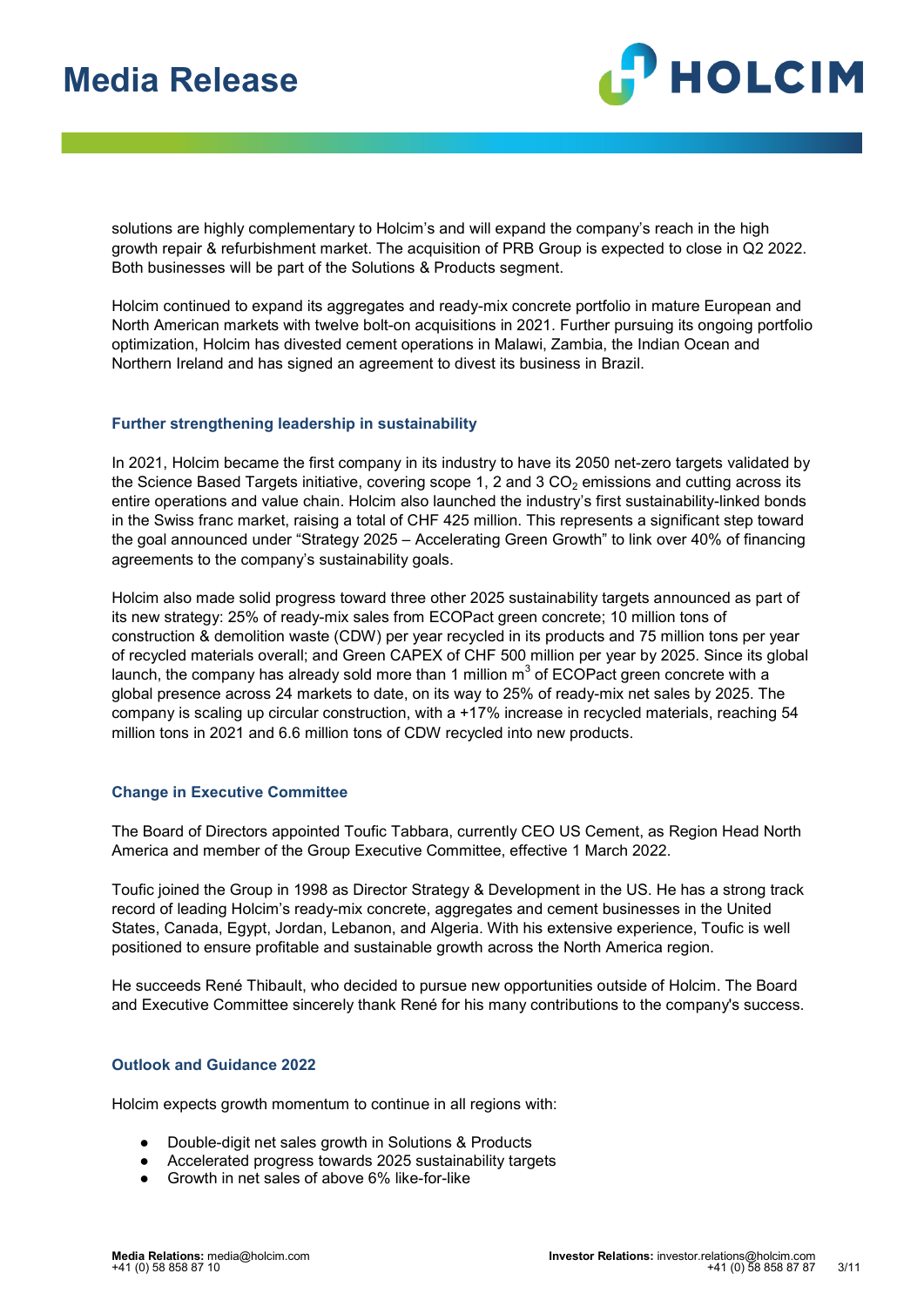

- Positive growth in Recurring EBIT like-for-like
- $\bullet$  Free cash flow<sup>2</sup> above CHF 3 billion

In light of the company's record 2021 financial performance and confidence in the future, the Board of Directors proposes a 10% increase in dividend, equivalent to CHF 2.20 per registered share to be paid out from the foreign capital reserves from tax capital contributions, subject to approval by the shareholders at the Annual General Meeting on 4 May 2022. The distribution from the foreign capital reserves from tax capital contributions is not subject to Swiss withholding tax.

#### **Key Group figures**

| Group Q4 (in million CHF)                                 | 2021   | 2020   | $±\%$   | ±%LfL   |
|-----------------------------------------------------------|--------|--------|---------|---------|
| Net sales                                                 | 6,992  | 5,994  | $+16.7$ | $+8.6$  |
| <b>Recurring EBIT</b>                                     | 1,096  | 1,037  | $+5.6$  | $+1.3$  |
| Recurring EBIT margin (%)                                 | 15.7   | 17.3   |         |         |
|                                                           |        |        |         |         |
| Group Full Year (in million CHF)                          | 2021   | 2020   | ±%      | ±%LfL   |
| Net sales                                                 | 26,834 | 23,142 | $+16.0$ | $+11.3$ |
| <b>Recurring EBIT</b>                                     | 4,612  | 3,676  | $+25.5$ | $+25.7$ |
| Recurring EBIT margin (%)                                 | 17.2   | 15.9   |         |         |
| Net income, Group share                                   | 2,298  | 1,697  | $+35.4$ |         |
| Net income before impairment and divestments <sup>3</sup> | 2,448  | 1,900  | $+28.8$ |         |
| EPS before impairment and divestments (CHF)               | 3.98   | 3.07   | $+29.6$ |         |
| Cash flow from operating activities                       | 5,045  | 4,618  | $+9.3$  |         |
| Free Cash Flow after leases                               | 3,264  | 3,249  | $+0.4$  |         |
| Net financial debt                                        | 9,977  | 8,483  | $+17.6$ |         |
| Group results by segment (in million CHF)                 | 2021   | 2020   | $±\%$   | ±%LfL   |
| Sales of cement (mt)                                      | 200.8  | 190.4  | $+5.5$  | $+5.0$  |
| Net sales of Cement                                       | 16,399 | 15,043 | $+9.0$  | $+13.3$ |
| <b>Recurring EBIT of Cement</b>                           | 3,587  | 3,112  | $+15.3$ | $+20.3$ |
| Recurring EBIT margin of Cement (%)                       | 21.9   | 20.7   |         |         |
|                                                           |        |        |         |         |
| Sales of aggregates (mt)                                  | 269.9  | 256.3  | $+5.3$  | $+3.9$  |
| Net sales of Aggregates                                   | 4,037  | 3,713  | $+8.7$  | $+6.1$  |
| Recurring EBIT of Aggregates                              | 618    | 432    | $+43.0$ | $+39.8$ |
| Recurring EBIT margin of Aggregates (%)                   | 15.3   | 11.6   |         |         |
| Sales of ready-mix concrete (m $m^3$ )                    | 46.5   | 42.3   | $+10.0$ | $+7.3$  |
| Net sales of Ready-Mix Concrete                           | 5,167  | 4,610  | $+12.1$ | $+8.8$  |
|                                                           |        |        |         |         |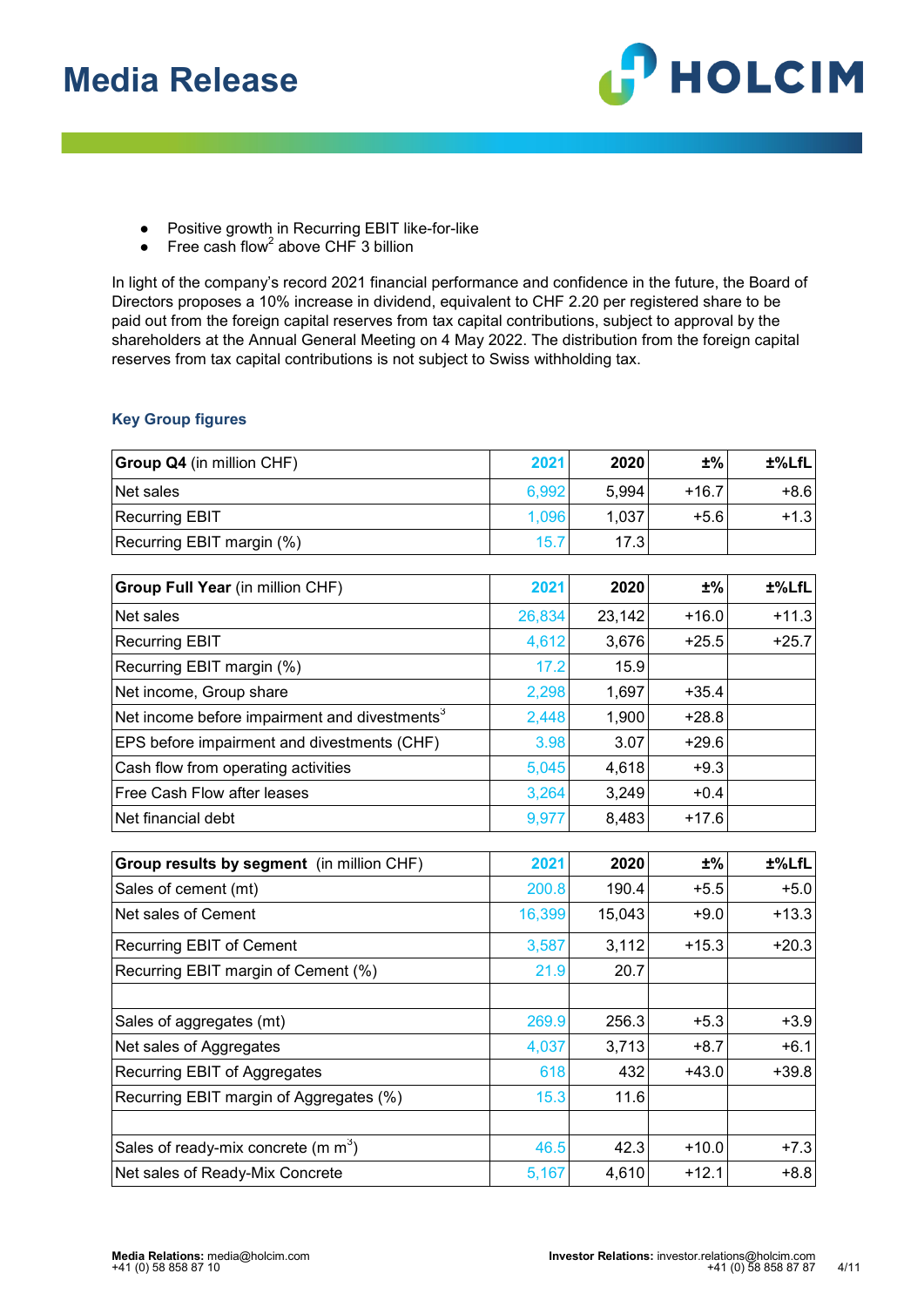

| Recurring EBIT of Ready-Mix Concrete              | 155   | 32    | $+389.0$ | $+439.2$ |
|---------------------------------------------------|-------|-------|----------|----------|
| Recurring EBIT margin of Ready-Mix Concrete (%)   | 3.0   | 0.7   |          |          |
|                                                   |       |       |          |          |
| Net sales of Solutions & Products                 | 3,612 | 1,893 | $+90.8$  | $+10.1$  |
| <b>Recurring EBIT of Solutions &amp; Products</b> | 252   | 100   | $+151.1$ | $+13.8$  |
| Recurring EBIT margin of Solutions & Products (%) |       | 5.3   |          |          |

#### **Regional performance**

#### **Region Asia Pacific**

The Asia Pacific region delivered an excellent performance in 2021, with strong results in India and the successful expansion of the aggregates business in China. The positive price over cost in the region for the full year was partially offset by energy cost inflation in Q4. In India, new production lines opened in Marwar Mundwa and Ametha.

| Asia Pacific                           | 2021  | 2020  | ±%      | ±%LFL   |
|----------------------------------------|-------|-------|---------|---------|
| Sales of cement (mt)                   | 69.7  | 63.0  | $+10.7$ | $+10.7$ |
| Sales of aggregates (mt)               | 34.6  | 28.1  | $+23.3$ | $+12.2$ |
| Sales of ready-mix concrete (m $m^3$ ) | 7.9   | 7.4   | $+6.0$  | $+6.0$  |
| Net sales to external customers (CHFm) | 5,947 | 5,243 | $+13.4$ | $+13.5$ |
| Recurring EBIT (CHFm)                  | 1,330 | 1,103 | $+20.5$ | $+19.9$ |
| Recurring EBIT margin (%)              | 22.4  | 21.0  |         |         |

#### **Region Europe**

The Europe region delivered higher profitability, with good demand overall in Western Europe and strong growth in Eastern Europe. Strong pricing helped to achieve positive price over cost for the full year and to contain power inflation in Q4. Growth in the region was further fueled by bolt-on acquisitions.

| Europe                                 | 2021  | 2020  | $±\%$   | ±%LFL   |
|----------------------------------------|-------|-------|---------|---------|
| Sales of cement (mt)                   | 46.0  | 44.6  | $+3.3$  | $+3.3$  |
| Sales of aggregates (mt)               | 115.9 | 111.9 | $+3.5$  | $+3.6$  |
| Sales of ready-mix concrete (m $m3$ )  | 20.0  | 18.1  | $+10.2$ | $+7.6$  |
| Net sales to external customers (CHFm) | 8,032 | 7,061 | $+13.8$ | $+9.2$  |
| Recurring EBIT (CHFm)                  | 1,114 | 927   | $+20.2$ | $+17.7$ |
| Recurring EBIT margin (%)              | 13.7  | 13.0  |         |         |

#### **Region Latin America**

The Latin America region achieved strong profitable growth on the back of good market demand driven by residential and infrastructure in all key markets. Pricing was strong, with positive price over cost for the year and in Q4. New production lines started in Mexico and Argentina, while the rollout of roofing products continued through the Disensa retail network.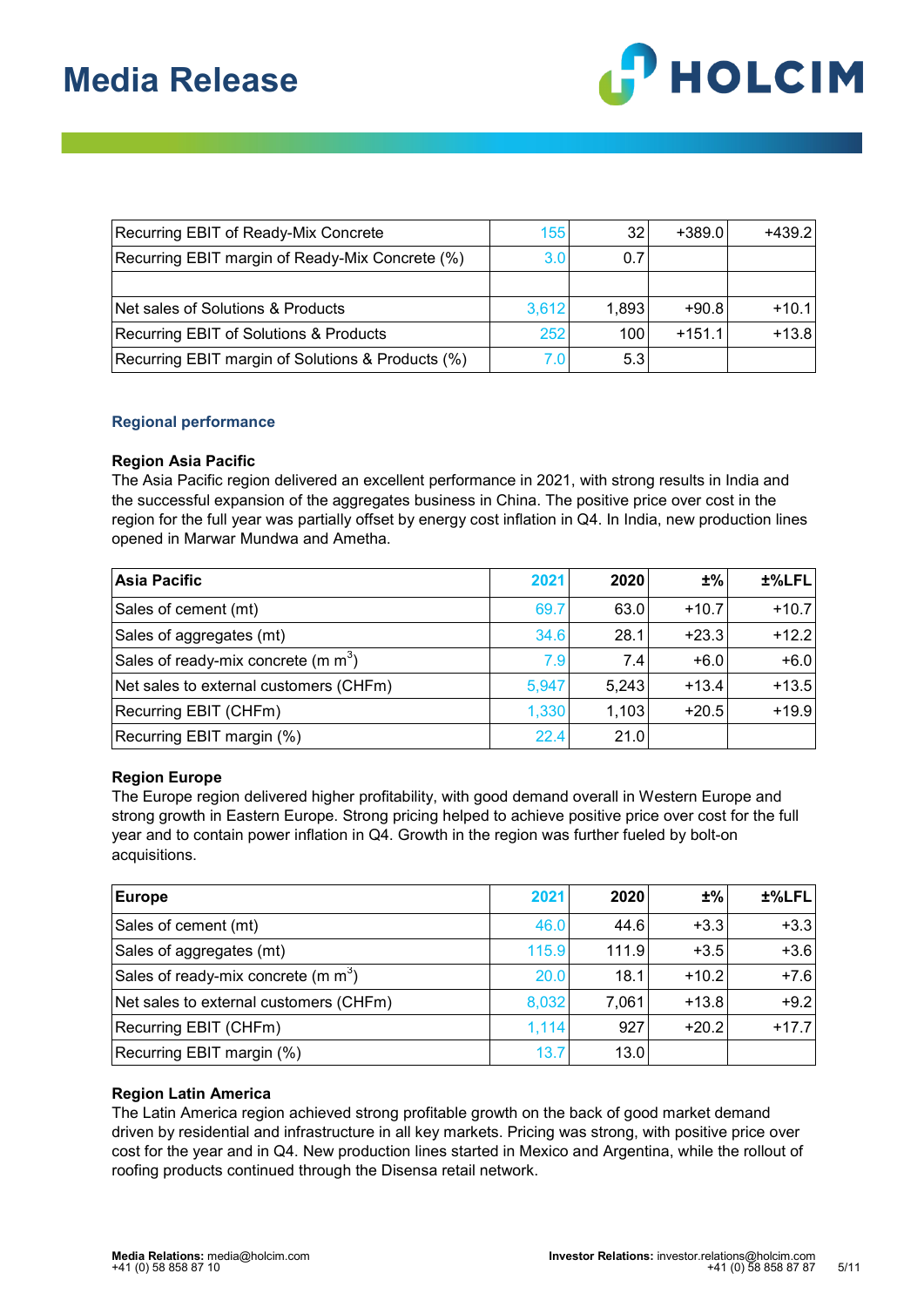

| <b>Latin America</b>                   | 2021  | 2020  | ±%      | $±%$ LFL |
|----------------------------------------|-------|-------|---------|----------|
| Sales of cement (mt)                   | 27.3  | 23.9  | $+14.1$ | $+14.1$  |
| Sales of aggregates (mt)               | 6.4   | 4.8   | $+31.8$ | $+31.8$  |
| Sales of ready-mix concrete (m $m3$ )  | 4.7   | 4.0   | $+19.8$ | $+19.8$  |
| Net sales to external customers (CHFm) | 2,611 | 2,225 | $+17.4$ | $+30.2$  |
| Recurring EBIT (CHFm)                  | 865   | 696   | $+24.3$ | $+38.9$  |
| Recurring EBIT margin (%)              | 32.7  | 31.0  |         |          |

#### **Region Middle East Africa**

A strong performance in the Middle East Africa region was driven by strong market growth in Nigeria and Kenya. Positive price over cost for the year and in Q4 was driven by good price momentum in the region. Cost management drove improvement in Recurring EBIT margin.

| Middle East Africa                     | 2021  | 2020  | ±%      | ±%LFL   |
|----------------------------------------|-------|-------|---------|---------|
| Sales of cement (mt)                   | 36.2  | 33.3  | $+8.7$  | $+4.1$  |
| Sales of aggregates (mt)               | 4.2   | 3.5   | $+21.9$ | $+23.2$ |
| Sales of ready-mix concrete (m $m3$ )  | 3.5   | 2.7   | $+28.8$ | $+8.5$  |
| Net sales to external customers (CHFm) | 2,430 | 2,349 | $+3.5$  | $+14.0$ |
| Recurring EBIT (CHFm)                  | 388   | 330   | $+17.4$ | $+37.9$ |
| Recurring EBIT margin (%)              | 15.2  | 13.8  |         |         |

#### **Region North America**

North America achieved an outstanding performance in Q4. Good market growth in the region supported volume growth across all business segments. Price over cost remained positive in Q4, with strong margin expansion across all business segments and a full order book for 2022.

| <b>North America</b>                   | 2021  | 2020  | ±%      | ±%LFL   |
|----------------------------------------|-------|-------|---------|---------|
| Sales of cement (mt)                   | 20.6  | 19.8  | $+3.8$  | $+3.8$  |
| Sales of aggregates (mt)               | 108.8 | 108.0 | $+0.8$  | $+0.1$  |
| Sales of ready-mix concrete (m $m^3$ ) | 10.4  | 10.0  | $+3.6$  | $+2.6$  |
| Net sales to external customers (CHFm) | 7,316 | 5,749 | $+27.3$ | $+4.6$  |
| Recurring EBIT (CHFm)                  | 1,333 | 1,033 | $+29.1$ | $+16.5$ |
| Recurring EBIT margin (%)              | 18.1  | 18.0  |         |         |

#### **Other Profit & Loss Items**

**Restructuring, litigation and other non-recurring costs** stood at CHF 194 million, compared to CHF 89 million in 2020.

**Net financial expenses** for 2021 showed double-digit improvement this year, at CHF 556 million versus CHF 623 million in the prior year.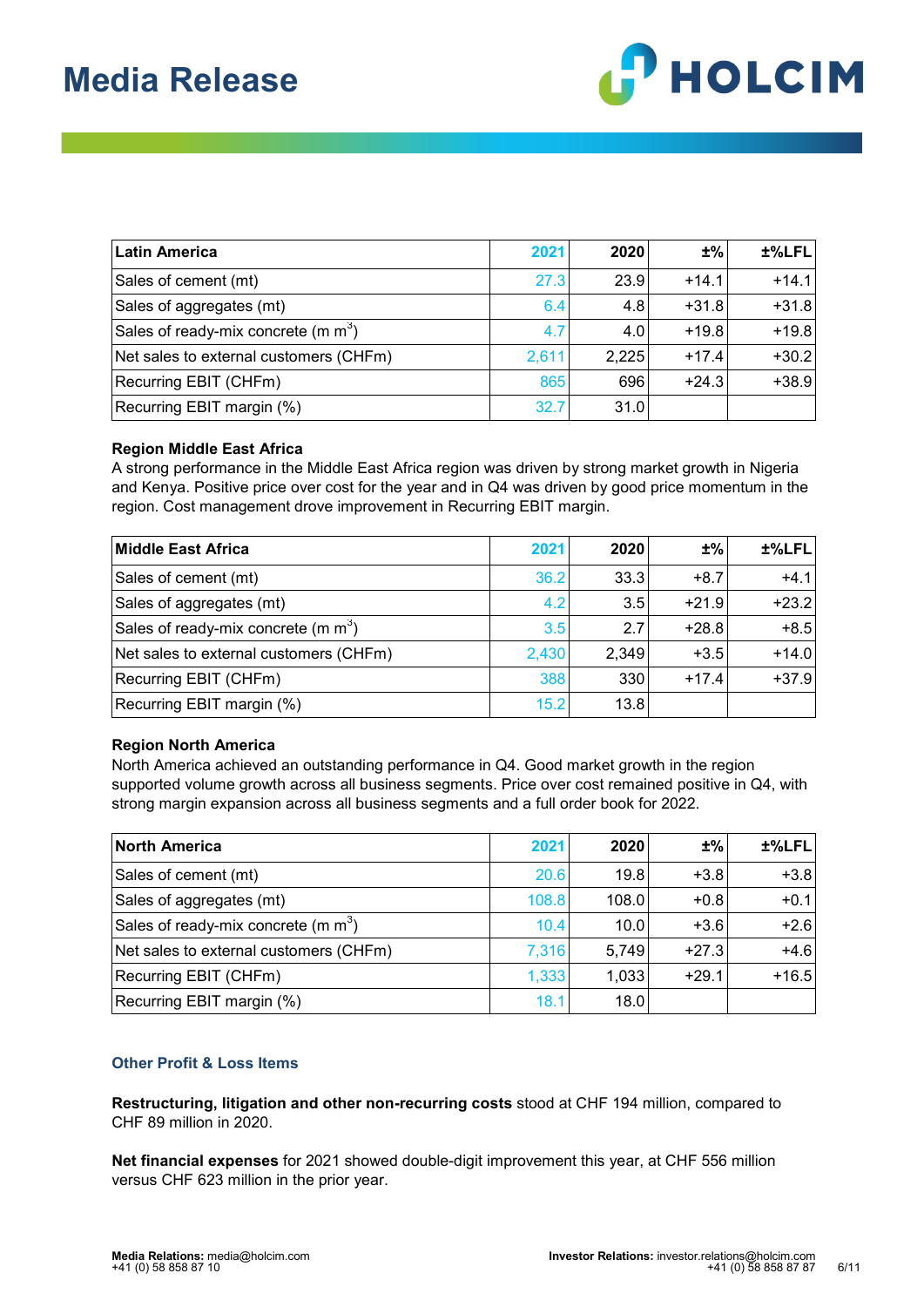

The **income tax rate** excluding impairment and divestments was 25%, stable compared to 2020.

**Net income** (Group share) increased by +35.4% to CHF 2,298 million and **EPS,** excluding impairment and divestments, was up +30% to CHF 3.98 for 2021.

**Net capital expenditure** for 2021 was CHF 1.4 billion. **Free Cash Flow** after leases stood at CHF 3,264 million, up +0.4% compared to 2020. This led to a ratio of cash conversion, defined as Free Cash Flow after leases relative to Recurring EBITDA after leases, of 50% in 2021.

#### **Reconciliation to Group accounts**

Reconciling measures of profit and loss to the Holcim' Group's consolidated statement of income:

| 2021      | 2020         |
|-----------|--------------|
| 26,834    | 23,142       |
| (20, 747) | (17, 974)    |
| 474       | 448          |
| 6,562     | 5,616        |
| (1, 949)  | (1,940)      |
| 4,612     | 3,676        |
| (194)     | (89)         |
| (17)      | (215)        |
| 4,401     | 3,371        |
|           |              |
|           | 2020         |
| 6,562     | 5,616        |
| 370       | 360          |
| 6,932     | 5,976        |
|           |              |
|           | 2020         |
| 2,681     | 2,002        |
| (14)      | (203)        |
| (135)     | (14)         |
| 2,830     | 2,218        |
| 382       | 318          |
| 2,448     | 1,900        |
| 3.98      | 3.07         |
|           | 2021<br>2021 |

*\*Adjustments disclosed net of taxation.*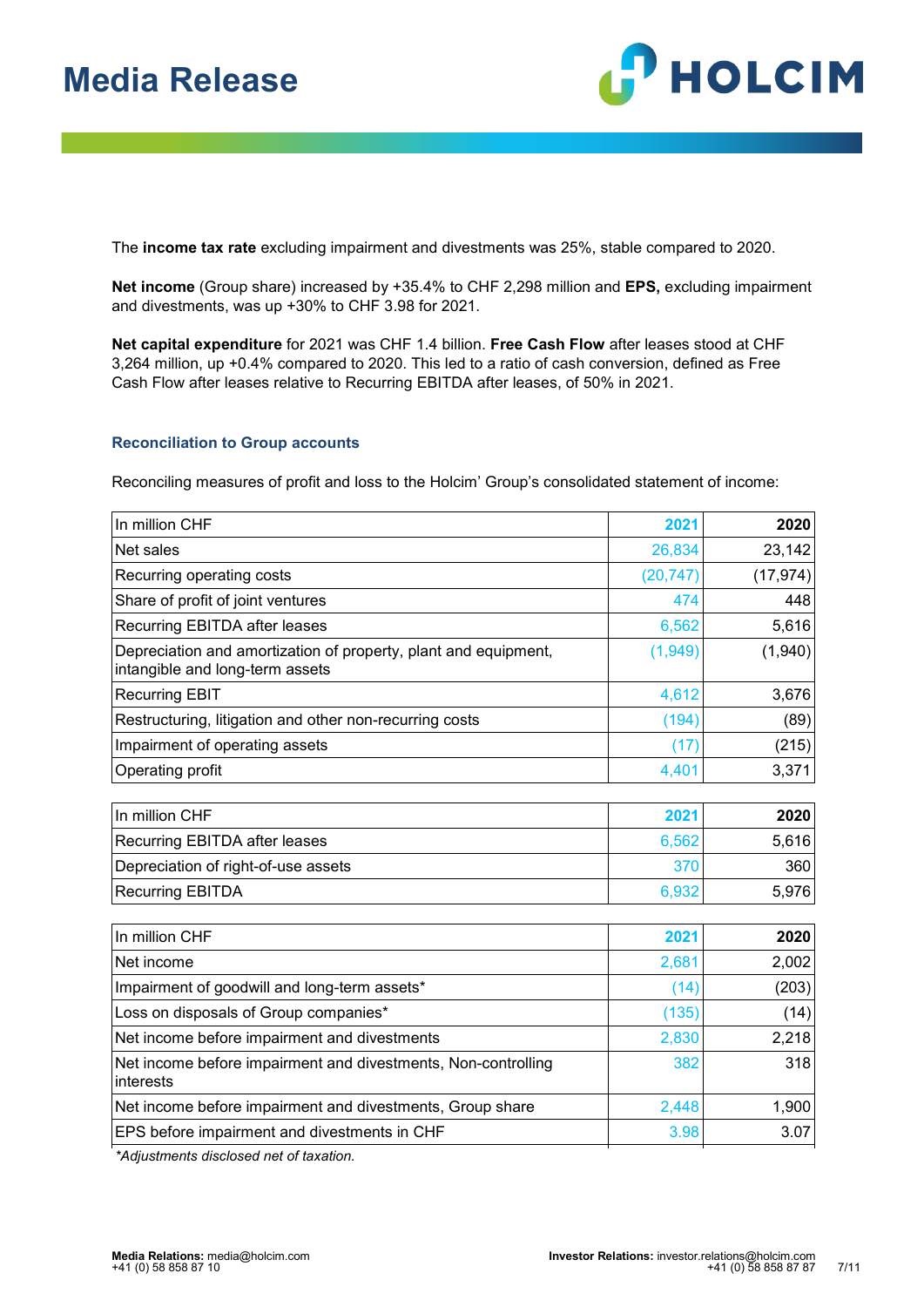

Reconciliation of Free Cash Flow after leases to the Holcim Group's Consolidated Statement of Cash Flows

| In million CHF                            | 2021    | 2020     |
|-------------------------------------------|---------|----------|
| Cash flow from operating activities       | 5,045   | 4,618    |
| Purchase of property, plant and equipment | (1,532) | (1, 114) |
| Disposal of property, plant and equipment | 112     | 88       |
| Repayment of long-term lease liabilities  | (362)   | (342)    |
| Free Cash Flow after leases               | 3,264   | 3,249    |

Reconciliation of Net financial debt to the Holcim Group's consolidated statement of financial position:

| In million CHF                  | 2021    | 2020     |
|---------------------------------|---------|----------|
| Current financial liabilities   | 2,391   | 2,064    |
| Long-term financial liabilities | 14,514  | 11,710   |
| Cash and cash equivalents       | (6,682) | (5, 190) |
| Short-term derivative assets    | (186)   | (30)     |
| Long-term derivative assets     | (59)    | (70)     |
| Net financial debt              | 9,977   | 8,483    |

#### **Non-GAAP definitions**

Some non-GAAP measures are used in this release to help describe the performance of Holcim. A full set of these non-GAAP definitions can be found on our [website.](https://www.holcim.com/non-gaap-measures)

| <b>Measures</b>                         | <b>Definition</b>                                                                                                                                                                                                                                                                              |
|-----------------------------------------|------------------------------------------------------------------------------------------------------------------------------------------------------------------------------------------------------------------------------------------------------------------------------------------------|
| Like-for-like                           | Factors out changes in the scope of consolidation (such as divestments and<br>acquisitions occurring in the current and the prior year) and currency<br>translation effects (current year figures are converted with prior year exchange<br>rates in order to calculate the currency effects). |
| <b>Recurring operating</b>              | It is defined as:                                                                                                                                                                                                                                                                              |
| costs                                   | $+/-$ Recurring EBITDA after leases                                                                                                                                                                                                                                                            |
|                                         | Net sales and                                                                                                                                                                                                                                                                                  |
|                                         | - Share of profit of joint ventures.                                                                                                                                                                                                                                                           |
| <b>Recurring EBITDA</b>                 | It is defined as:                                                                                                                                                                                                                                                                              |
|                                         | $+/-$ Operating profit/loss (EBIT)                                                                                                                                                                                                                                                             |
|                                         | - Depreciation, amortization and impairment of operating assets and                                                                                                                                                                                                                            |
|                                         | - Restructuring, litigation and other non-recurring costs.                                                                                                                                                                                                                                     |
| <b>Recurring EBITDA</b><br>after leases | The Recurring EBITDA after leases is defined as Recurring EBITDA less the<br>depreciation of right-of-use assets.                                                                                                                                                                              |
| <b>Recurring EBIT</b>                   | The Recurring EBIT is defined as Operating profit/loss (EBIT) adjusted for<br>restructuring, litigation and other non-recurring costs and for impairment of<br>operating assets.                                                                                                               |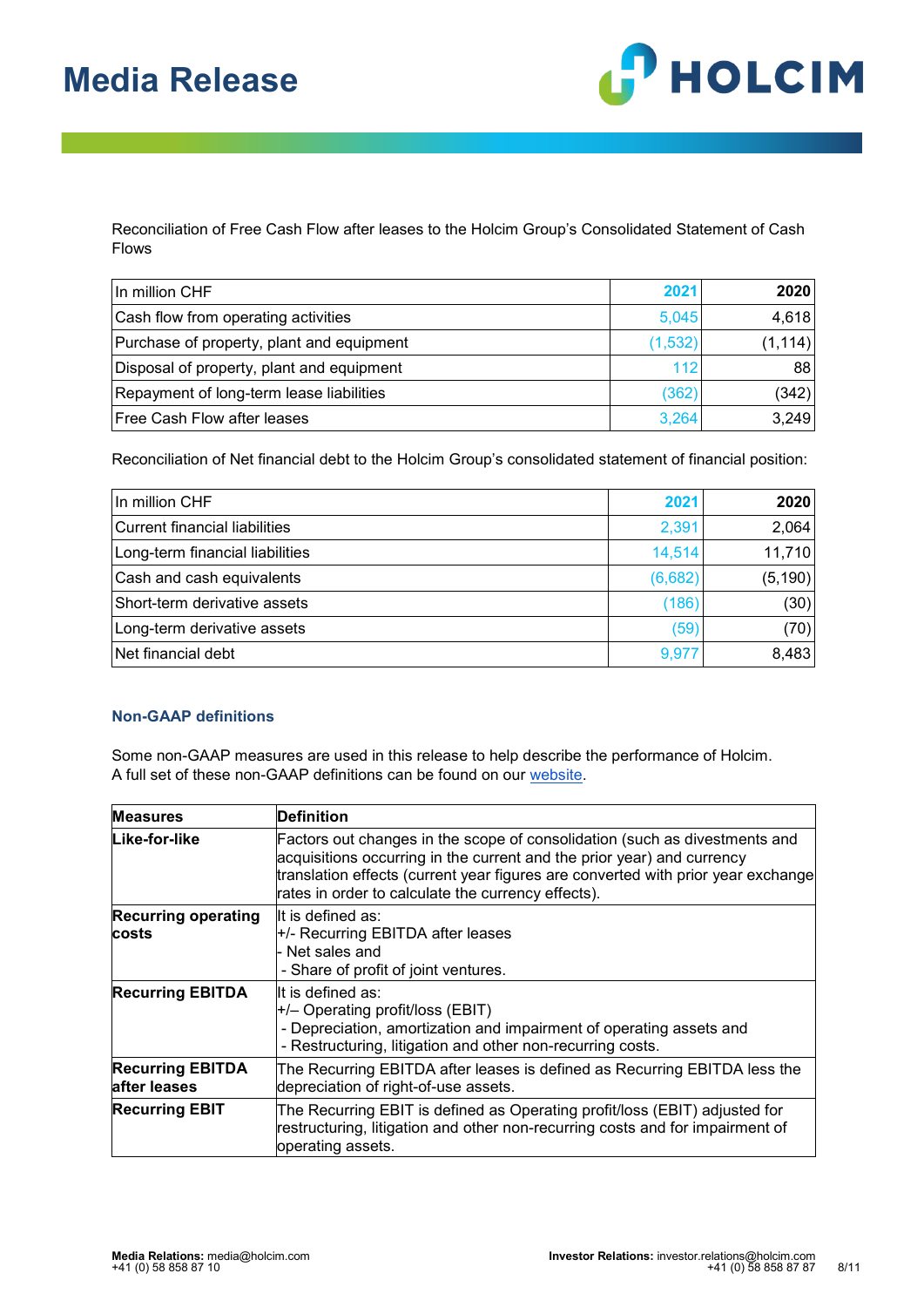

| <b>Recurring EBIT</b><br><b>Margin</b>                                                 | Recurring EBIT divided by net sales.                                                                                                                                                                                                                                                                                                                                                                                                                                                                                  |
|----------------------------------------------------------------------------------------|-----------------------------------------------------------------------------------------------------------------------------------------------------------------------------------------------------------------------------------------------------------------------------------------------------------------------------------------------------------------------------------------------------------------------------------------------------------------------------------------------------------------------|
| Restructuring,<br>litigation and other<br>non-recurring costs                          | Significant items that, because of their exceptional nature, cannot be viewed<br>as inherent to the Group's ongoing performance, such as strategic<br>restructuring, major items relating to antitrust fines and other business-related<br>litigation cases.                                                                                                                                                                                                                                                          |
| <b>Profit/loss on</b><br>disposals and other<br>non-operating items                    | Comprises capital gains or losses on the sale of Group companies and of<br>material property, plant and equipment and other non-operating items that are<br>not directly related to the Group's operating activities such as revaluation<br>gains or losses on previously held equity interests, indemnification provisions,<br>disputes with non-controlling interest and major lawsuits.                                                                                                                            |
| <b>Operating profit/loss</b><br>(EBIT) before<br>impairment                            | It is defined as:<br>+/- Operating profit/loss<br>Impairment of goodwill and long-term assets.                                                                                                                                                                                                                                                                                                                                                                                                                        |
| Net income before<br>impairment and<br>divestments                                     | It is defined as:<br>l+/- Net income/loss<br>- Gains and losses on disposals of Group companies and<br>- Impairment of goodwill and long-term assets.                                                                                                                                                                                                                                                                                                                                                                 |
| <b>EPS (Earnings Per</b><br>Share) before<br>impairment and<br>divestments             | It is defined as:<br>Net income/loss before impairment and divestments attributable to the<br>shareholders of Holcim Ltd divided by the weighted average number of shares<br>outstanding.                                                                                                                                                                                                                                                                                                                             |
| "Capex" or "Capex<br>Net" (Net<br>Maintenance and<br><b>Expansion Capex)</b>           | It is defined as:<br>$+$ Expenditure to increase existing or create additional capacity to produce,<br>distribute or provide services for existing products (expansion) or to diversify<br>into new products or markets (diversification)<br>$+$ Expenditure to sustain the functional capacity of a particular component,<br>assembly, equipment, production line or the whole plant, which may or may<br>not generate a change of the resulting cash flow<br>- Proceeds from sale of property, plant and equipment. |
| <b>Free Cash Flow after</b><br>lleases                                                 | It is defined as:<br>$+/-$ Cash flow from operating activities<br>Net Maintenance and expansion Capex and<br>- Repayment of long-term lease liabilities.                                                                                                                                                                                                                                                                                                                                                              |
| <b>Cash conversion</b>                                                                 | Cash conversion is defined as: Free Cash Flow after leases divided by<br>Recurring EBITDA after leases.                                                                                                                                                                                                                                                                                                                                                                                                               |
| CHF)                                                                                   | Green Capex (million The Sustainability Capital Expenditures with significant positive impact on<br>Process Decarbonization, Clean Energy, Carbon Efficient Construction,<br>Circular Economy, Biodiversity, Air & Water and Communities such as but not<br>limited to carbon capture, waste heat recovery, 3D printing, electrical fleet,<br>$\,$ calcined clay technology, alternative fuels & raw materials installations.                                                                                         |
| <b>Construction and</b><br><b>Demolition Waste</b><br>(CDW) Recycled<br>(million tons) | CDW Recycled volume is generated from construction, renovation, repair and<br>demolition of houses, large building structures, roads, bridges, piers and<br>dams. This includes alternative raw materials, recycled aggregates, asphalt<br>and return concrete reused in Cement, Aggregates, Ready-mix concrete,<br>Asphalt and Concrete Products.                                                                                                                                                                    |
| <b>Net financial debt</b><br>("Net debt")                                              | It is defined as:<br>$+$ Financial liabilities (short-term and long-term) including derivative liabilities<br>Cash and cash equivalents<br>Derivative assets (short-term and long-term).                                                                                                                                                                                                                                                                                                                              |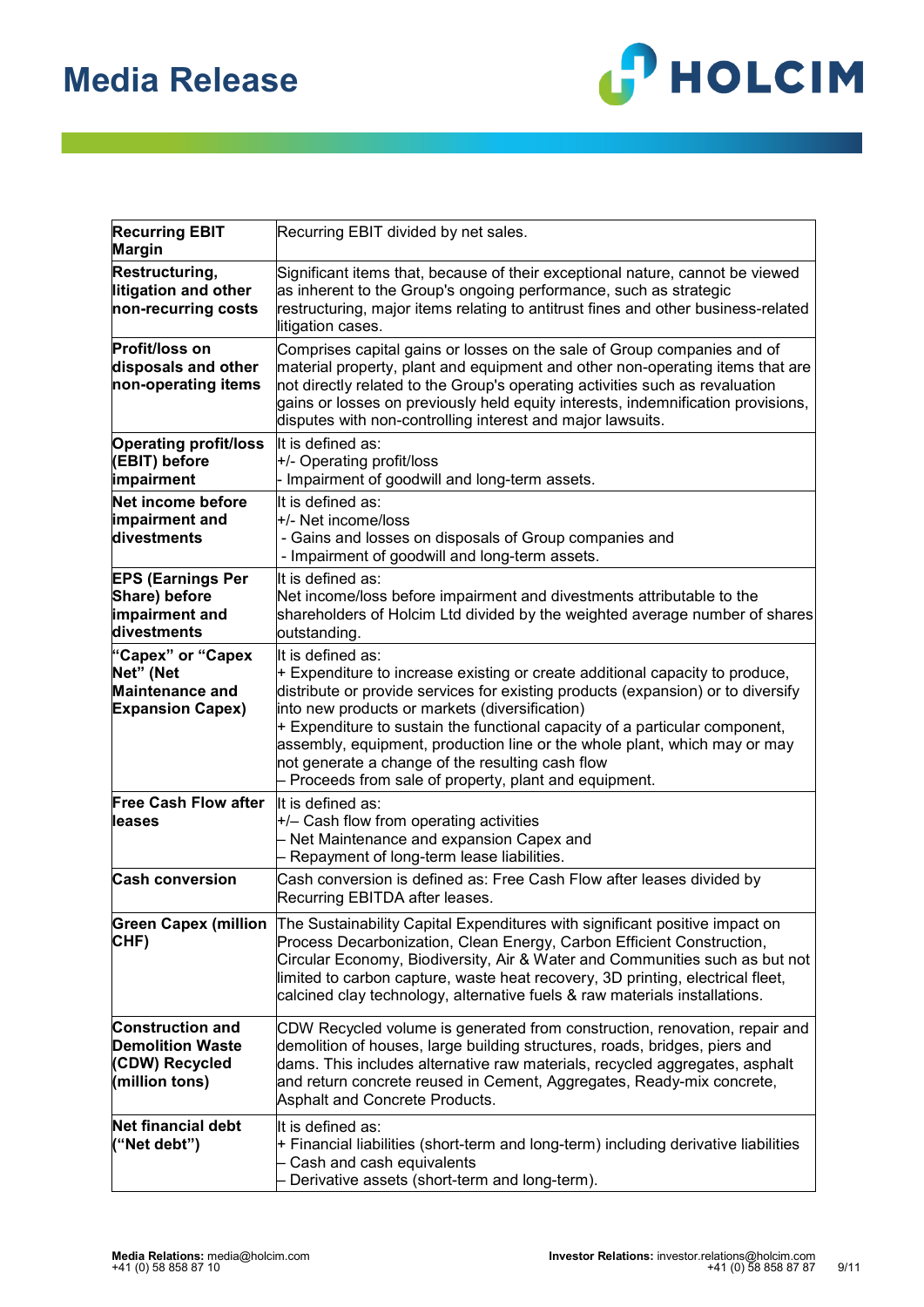

| Debt leverage                                                      | The Net financial debt to Recurring EBITDA ratio is used as an indicator of<br>financial risk and shows how many years it would take the Group to pay back<br>its debt.                                                                                                                                                                                                                                                                 |
|--------------------------------------------------------------------|-----------------------------------------------------------------------------------------------------------------------------------------------------------------------------------------------------------------------------------------------------------------------------------------------------------------------------------------------------------------------------------------------------------------------------------------|
| <b>Invested Capital</b>                                            | It is defined as:<br>+ Total shareholders' equity<br>l+ Net financial debt<br>– Assets classified as held for sale<br>$\pm$ Liabilities classified as held for sale<br>- Current financial receivables and<br>- Long-term financial investments and other long-term assets                                                                                                                                                              |
| <b>Net Operating</b><br><b>Profit/loss After Tax</b><br>("NOPAT")* | It is defined as:<br>$\pm$ /– Net Operating Profit/loss (being the Recurring EBIT and share of profits of<br>associates)<br>Standard Taxes (being the taxes applying the Group's tax rate to the Net<br>Operating Profit/loss as defined above)                                                                                                                                                                                         |
| <b>ROIC (Return On</b><br><b>Invested Capital)</b>                 | It is defined as:<br>Net Operating Profit/loss After Tax (NOPAT) divided by the average Invested<br>Capital. The average is calculated by adding the Invested Capital at the<br>beginning of the period to that at the end of the period and dividing the sum by<br>2 (based on a rolling 12-month calculation). In case of material change in<br>scope during the year, the opening invested capital is adjusted pro rata<br>temporis. |
| Ton                                                                | Ton refers to a Metric ton, or 1,000 kg.                                                                                                                                                                                                                                                                                                                                                                                                |

#### **Additional information**

#### **Analyst presentation and Integrated Annual Report**

The analyst presentation of the results and the Holcim 2021 Integrated Annual Report are available on [www.holcim.com.](http://www.holcim.com/) The financial statements are based on IFRS and can be found on the Holcim website.

The Full Year 2021 Results Media conference at 09:00am CET and the Full Year 2021 Results Analysts and investors conference at 11:00am CET will be held virtually.

In order to participate in the **media conference** please register through this link: [https://ccwebcast.eu/links/holcim220225\\_0900/indexl.html](https://ccwebcast.eu/links/holcim220225_0900/indexl.html)

In order to participate in the **analysts and investors conference** please register through this link: [https://ccwebcast.eu/links/holcim220225\\_1100/indexl.htm](https://ccwebcast.eu/links/holcim220225_1100/indexl.html)[l](https://ccwebcast.eu/links/holcim220225_1100/indexl.html)